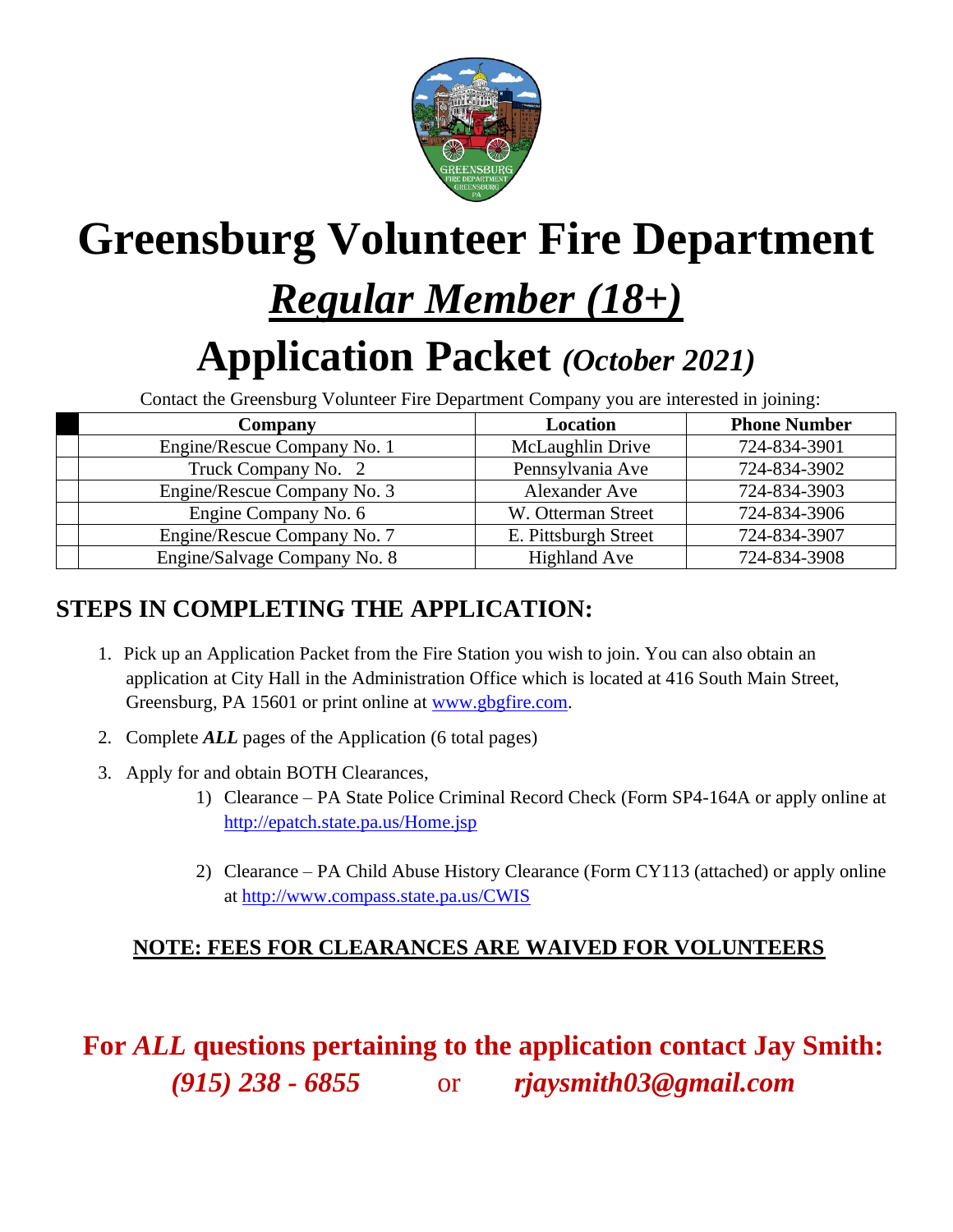### **APPLICATION PROCEDURE CHECKLIST**

- $\Box$  4 Page Application
- □ PA State Police Criminal Record Check
- $\Box$  PA Child Abuse History Clearance
- □ Arson Affidavit
- $\Box$  Drug-Free Workplace Policy
- Anti-Discrimination/Harassment Policy
- $\Box$  Photocopy of Operator's License

### **Once you have completed ALL SECTIONS of the Application, Contact Jay Smith for formal review of the application.** *(915) 238-6855* or *rjaysmith03@gmail.com* **(The application will be returned if ANY sections are incomplete)**

#### **After review, the application will be turned over to the GVFD Board of Control:**

- A. The Board of Control will then process the application.
- B. Once the application has been approved, the Board of Control will notify the President of the Fire Company to proceed with the applicant.
- C. The Company will act upon the applicant.
- D. After being accepted by the Company, the applicant will be notified by the Company to again contact Jay Smith to complete the physical and bloodwork portion of the application.
- E. Upon successfully completing the physical exam and bloodwork, the applicant will then be officially accepted into the Greensburg Volunteer Fire Department.

### Application Processing Time

Consideration should be given to each of the Greensburg Fire Companies' Meeting schedules each application must first be approved by the Fire Department Board of Control. **This process generally takes 5 – 7 days**

#### **THE APPLICATION MAY BE ACTED ON AT THE NEXT COMPANY MEETING**

*Remember the timing of Company approval is based on when the Application was approved by the Board of Control and when the Company holds its monthly meeting*

- 
- Hose Company No. 1 Second Monday Every Month Hose Company No. 2 Second Monday Every Month Hose Company No. 3 Second Tuesday Every Month Hose Company No. 6 Second Sunday Every Month Hose Company No. 7 Third Tuesday Every Month Hose Company No. 8 Third Thursday Every Month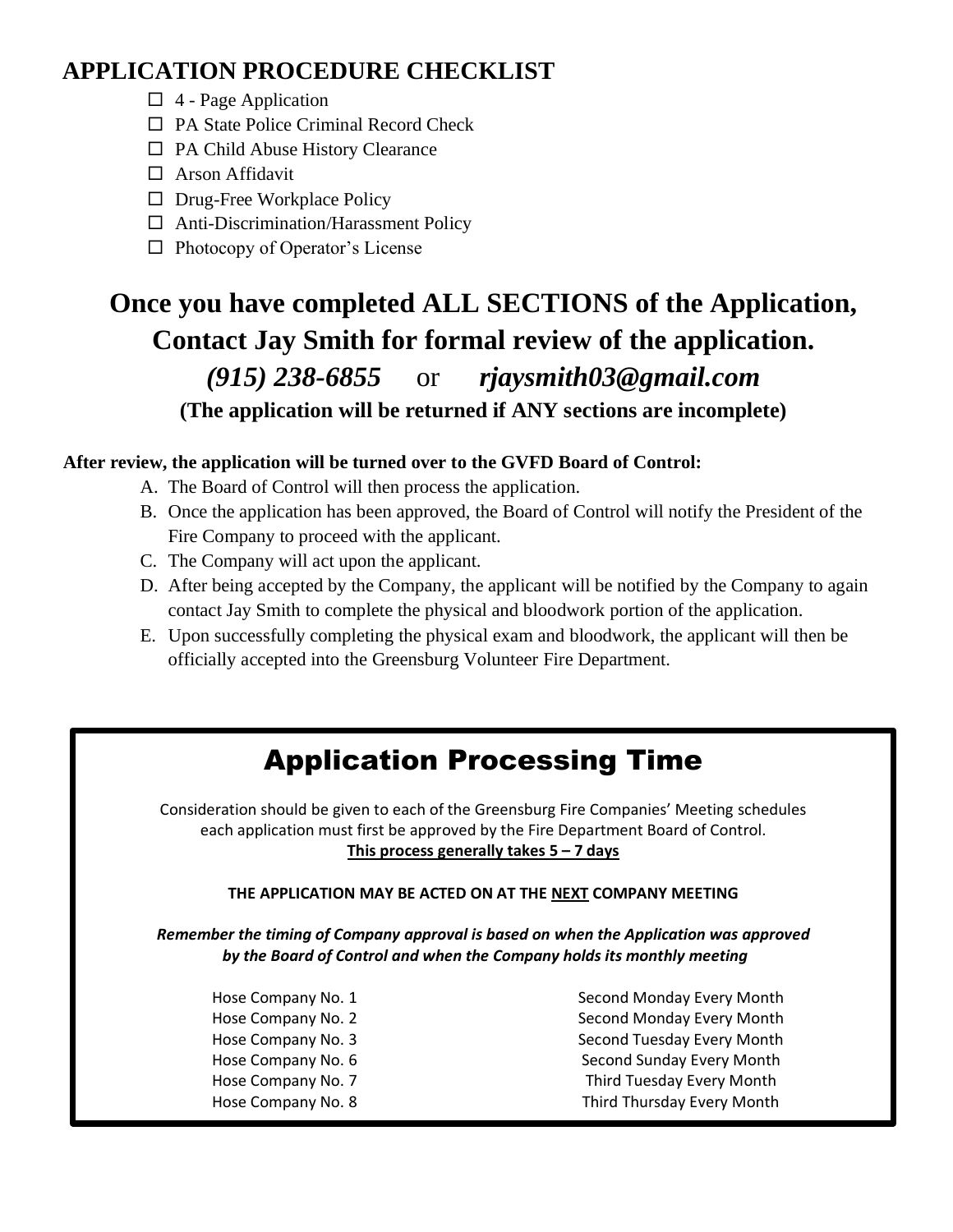

# **APPLICATION FOR MEMBERSHIP** *GREENSBURG VOLUNTEER FIRE DEPARTMENT*

A. NEW FIRE GROUND SUPPORT MEMBER - I am a New Member to the Greensburg Volunteer Fire Department and I do not belong to any other Volunteer Fire Department or Fire Company. *New Members will have ONE (1) YEAR from company acceptance date to complete the following courses*:

| Introduction to the Fire Service $(ELIS)$ – | 16 hours |
|---------------------------------------------|----------|
| HAZMAT Awareness Level (HMAJB) –            | 4 hours  |
| Fire Ground Support (ELFG) –                | 32 hours |
| <b>TOTAL HOURS</b> 52 hours                 |          |
|                                             |          |

**(See course descriptions on a following page)**

**NOTE: Based on course availability, ANY firefighter may advance to INTERIOR FIREFIGHTER status at any time.**

B. NEW INTERIOR FIREFIGHTER - I am a New Member to the Greensburg Volunteer Fire Department and I do not belong to any other Volunteer Fire Department or Fire Company. *New Members will have ONE (1) YEAR from company acceptance date to complete the following courses*:

| Introduction to the Fire Service (ELIS) – | 16 hours  |
|-------------------------------------------|-----------|
| HAZMAT Awareness Level (HMAJB) -          | 4 hours   |
| Fire Ground Support (ELFG) –              | 32 hours  |
| Exterior Firefighter (ELEF) –             | 72 hours  |
| HAZMAT Operations Level (HMOJB) –         | 24 hours  |
| Interior Firefighter $(ELIF)$ –           | 48 hours  |
| <b>TOTAL HOURS</b>                        | 196 hours |

**(See course descriptions on a following page)**

C. RESERVE – MEMBERSHIP (Chief's Approval ONLY)

Chief's Signature Date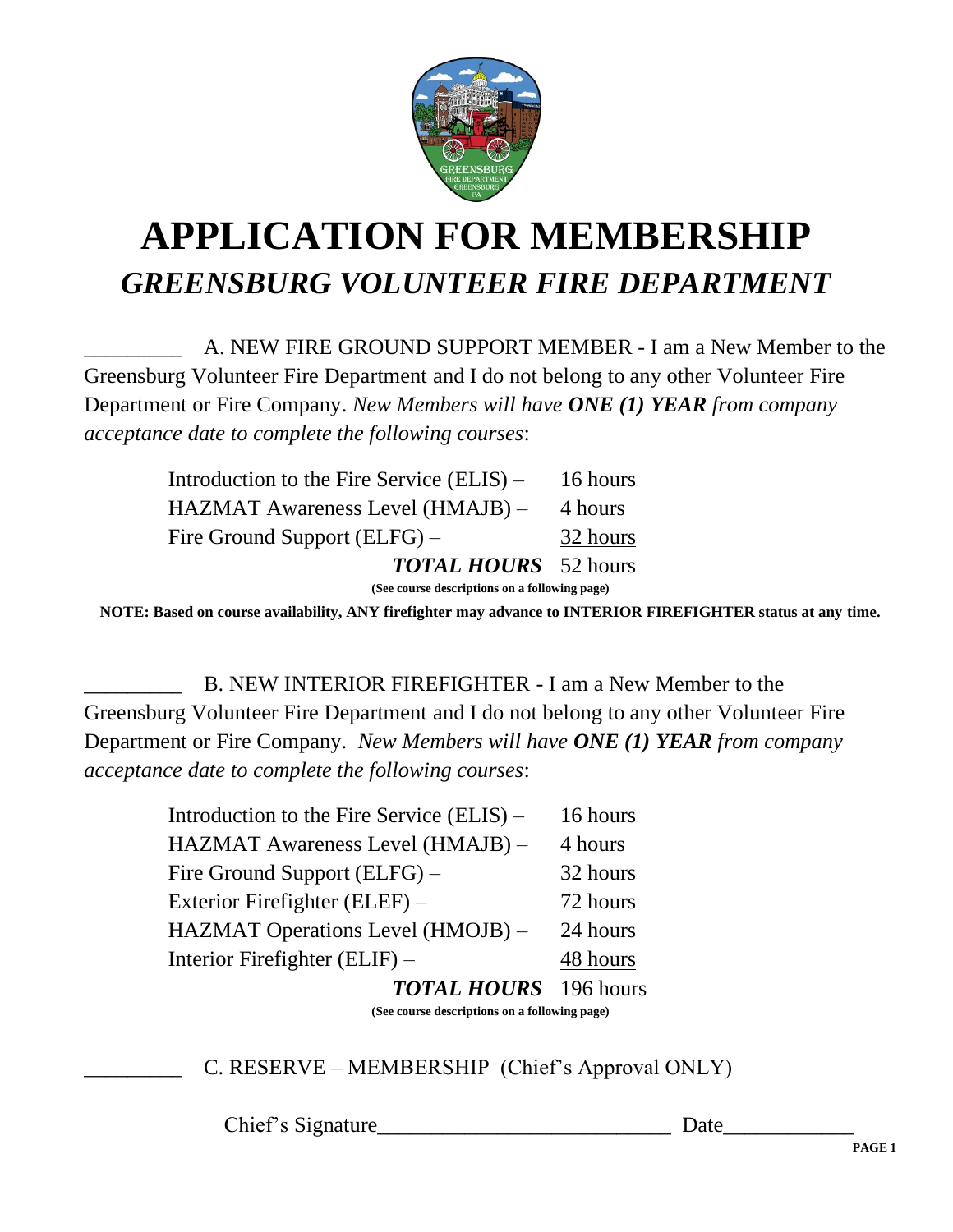### **APPLICANT INFORMATION**

|                                           |                                                                                   | Drivers License #: $\frac{1}{2}$ $\frac{1}{2}$ $\frac{1}{2}$ $\frac{1}{2}$ $\frac{1}{2}$ $\frac{1}{2}$ $\frac{1}{2}$ $\frac{1}{2}$ $\frac{1}{2}$ $\frac{1}{2}$ $\frac{1}{2}$ $\frac{1}{2}$ $\frac{1}{2}$ $\frac{1}{2}$ $\frac{1}{2}$ $\frac{1}{2}$ $\frac{1}{2}$ $\frac{1}{2}$ $\frac{1}{2}$ $\frac{1}{2}$ $\$ |  |
|-------------------------------------------|-----------------------------------------------------------------------------------|----------------------------------------------------------------------------------------------------------------------------------------------------------------------------------------------------------------------------------------------------------------------------------------------------------------|--|
|                                           |                                                                                   |                                                                                                                                                                                                                                                                                                                |  |
|                                           |                                                                                   |                                                                                                                                                                                                                                                                                                                |  |
|                                           | Supervisor: __________________________________Contact Number: ___________________ |                                                                                                                                                                                                                                                                                                                |  |
| List 3 references that will be contacted: |                                                                                   |                                                                                                                                                                                                                                                                                                                |  |
|                                           |                                                                                   |                                                                                                                                                                                                                                                                                                                |  |
|                                           |                                                                                   |                                                                                                                                                                                                                                                                                                                |  |
|                                           |                                                                                   |                                                                                                                                                                                                                                                                                                                |  |
|                                           |                                                                                   |                                                                                                                                                                                                                                                                                                                |  |
|                                           |                                                                                   |                                                                                                                                                                                                                                                                                                                |  |
|                                           |                                                                                   |                                                                                                                                                                                                                                                                                                                |  |
|                                           |                                                                                   |                                                                                                                                                                                                                                                                                                                |  |
|                                           |                                                                                   |                                                                                                                                                                                                                                                                                                                |  |
|                                           |                                                                                   |                                                                                                                                                                                                                                                                                                                |  |
|                                           |                                                                                   |                                                                                                                                                                                                                                                                                                                |  |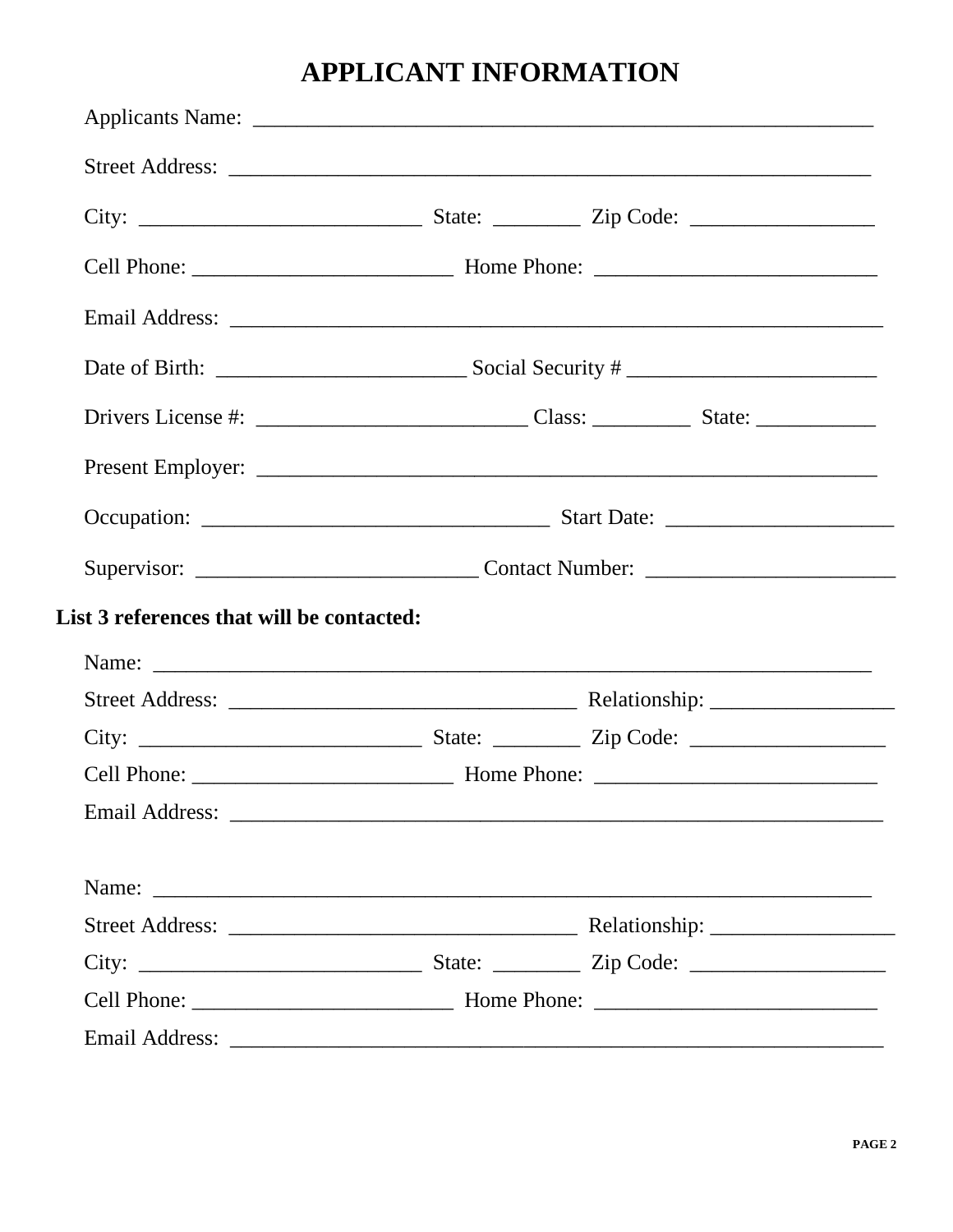| City:                                                                                                                                                                                                                         | State: <u>Zip Code:</u> |
|-------------------------------------------------------------------------------------------------------------------------------------------------------------------------------------------------------------------------------|-------------------------|
| Cell Phone:                                                                                                                                                                                                                   |                         |
| Email Address: New York 1988 and 2008 and 2008 and 2008 and 2008 and 2008 and 2008 and 2008 and 2008 and 2008 and 2008 and 2008 and 2008 and 2008 and 2008 and 2008 and 2008 and 2008 and 2008 and 2008 and 2008 and 2008 and |                         |

#### **List All Previous Fire Departments that you belonged to:**

| <b>Department</b> | <b>City, State</b> | <b>Dates</b> | <b>Supervisor</b> | <b>Contact #</b> |
|-------------------|--------------------|--------------|-------------------|------------------|
|                   |                    |              |                   |                  |
|                   |                    |              |                   |                  |
|                   |                    |              |                   |                  |

For each fire department you left or ended your membership, state the reason why you left.

\_\_\_\_\_\_\_\_\_\_\_\_\_\_\_\_\_\_\_\_\_\_\_\_\_\_\_\_\_\_\_\_\_\_\_\_\_\_\_\_\_\_\_\_\_\_\_\_\_\_\_\_\_\_\_\_\_\_\_\_\_\_\_\_\_\_\_\_\_\_\_\_\_\_\_\_\_ \_\_\_\_\_\_\_\_\_\_\_\_\_\_\_\_\_\_\_\_\_\_\_\_\_\_\_\_\_\_\_\_\_\_\_\_\_\_\_\_\_\_\_\_\_\_\_\_\_\_\_\_\_\_\_\_\_\_\_\_\_\_\_\_\_\_\_\_\_\_\_\_\_\_\_\_\_ \_\_\_\_\_\_\_\_\_\_\_\_\_\_\_\_\_\_\_\_\_\_\_\_\_\_\_\_\_\_\_\_\_\_\_\_\_\_\_\_\_\_\_\_\_\_\_\_\_\_\_\_\_\_\_\_\_\_\_\_\_\_\_\_\_\_\_\_\_\_\_\_\_\_\_\_\_ \_\_\_\_\_\_\_\_\_\_\_\_\_\_\_\_\_\_\_\_\_\_\_\_\_\_\_\_\_\_\_\_\_\_\_\_\_\_\_\_\_\_\_\_\_\_\_\_\_\_\_\_\_\_\_\_\_\_\_\_\_\_\_\_\_\_\_\_\_\_\_\_\_\_\_\_\_ \_\_\_\_\_\_\_\_\_\_\_\_\_\_\_\_\_\_\_\_\_\_\_\_\_\_\_\_\_\_\_\_\_\_\_\_\_\_\_\_\_\_\_\_\_\_\_\_\_\_\_\_\_\_\_\_\_\_\_\_\_\_\_\_\_\_\_\_\_\_\_\_\_\_\_\_\_

#### **Are you a LIFE MEMBER of any Fire Company or Fire Department? YES** or **NO**

#### **If YES, List All Fire Companies or Departments that you are a LIFE MEMBER:**

| <b>Department</b> | <b>City, State</b> | <b>Dates</b> | <b>Supervisor</b> | <b>Contact #</b> |
|-------------------|--------------------|--------------|-------------------|------------------|
|                   |                    |              |                   |                  |
|                   |                    |              |                   |                  |
|                   |                    |              |                   |                  |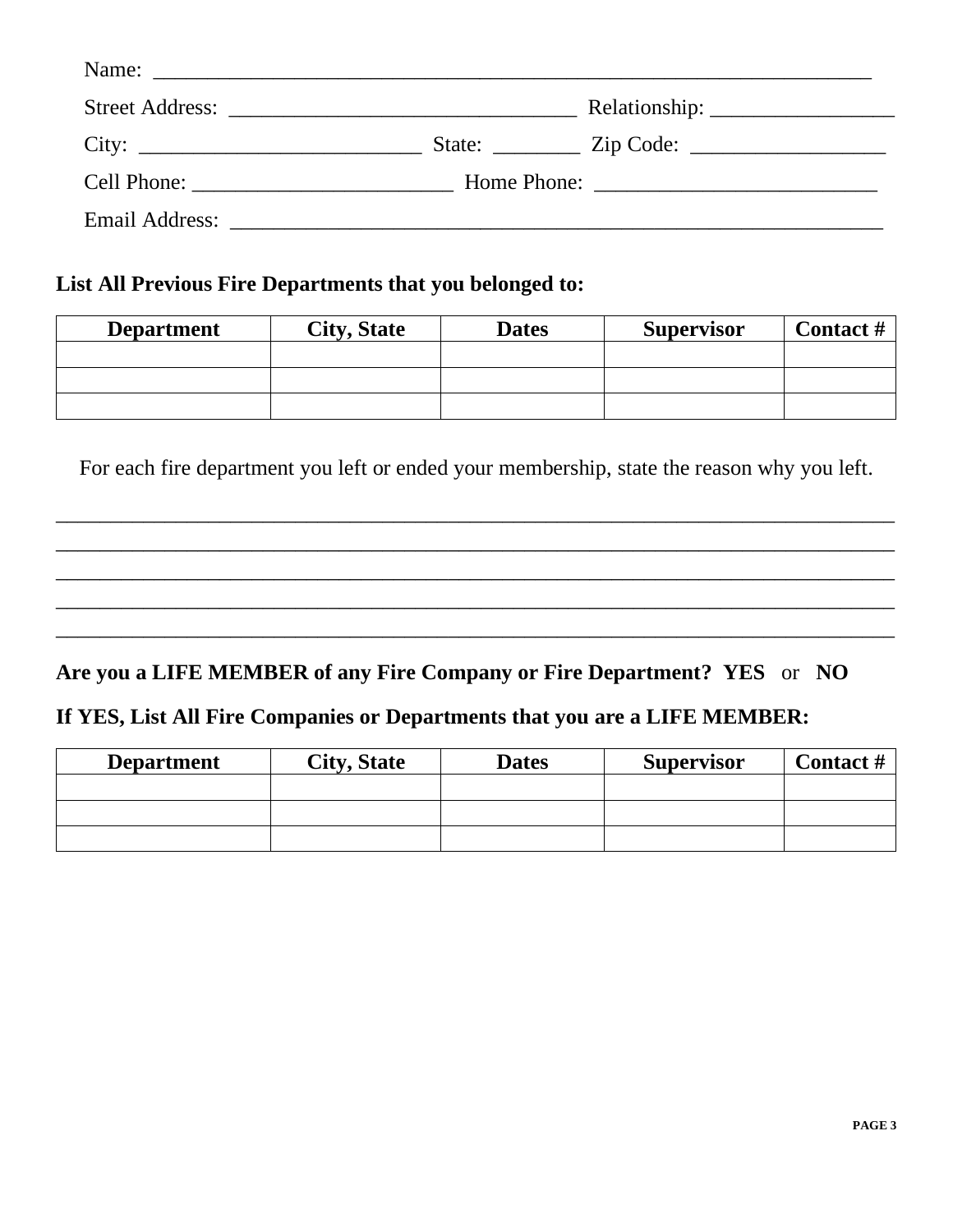What is the State and County of Each Conviction? What crime were you convicted? What was the result of each convection?

\_\_\_\_\_\_\_\_\_\_\_\_\_\_\_\_\_\_\_\_\_\_\_\_\_\_\_\_\_\_\_\_\_\_\_\_\_\_\_\_\_\_\_\_\_\_\_\_\_\_\_\_\_\_\_\_\_\_\_\_\_\_\_\_\_\_\_\_\_\_\_\_\_\_\_\_\_ \_\_\_\_\_\_\_\_\_\_\_\_\_\_\_\_\_\_\_\_\_\_\_\_\_\_\_\_\_\_\_\_\_\_\_\_\_\_\_\_\_\_\_\_\_\_\_\_\_\_\_\_\_\_\_\_\_\_\_\_\_\_\_\_\_\_\_\_\_\_\_\_\_\_\_\_\_ \_\_\_\_\_\_\_\_\_\_\_\_\_\_\_\_\_\_\_\_\_\_\_\_\_\_\_\_\_\_\_\_\_\_\_\_\_\_\_\_\_\_\_\_\_\_\_\_\_\_\_\_\_\_\_\_\_\_\_\_\_\_\_\_\_\_\_\_\_\_\_\_\_\_\_\_\_ \_\_\_\_\_\_\_\_\_\_\_\_\_\_\_\_\_\_\_\_\_\_\_\_\_\_\_\_\_\_\_\_\_\_\_\_\_\_\_\_\_\_\_\_\_\_\_\_\_\_\_\_\_\_\_\_\_\_\_\_\_\_\_\_\_\_\_\_\_\_\_\_\_\_\_\_\_ \_\_\_\_\_\_\_\_\_\_\_\_\_\_\_\_\_\_\_\_\_\_\_\_\_\_\_\_\_\_\_\_\_\_\_\_\_\_\_\_\_\_\_\_\_\_\_\_\_\_\_\_\_\_\_\_\_\_\_\_\_\_\_\_\_\_\_\_\_\_\_\_\_\_\_\_\_

#### **Certifications & Limitations**

Attach ALL (if applicable) copies of any State, National, or Pro-Board Certifications or Training Certificates applicable to the Fire Service that you have achieved.

Attach a photocopy of BOTH sides of your driver's license.

Do you know of any physical or emotional limitations that would limit or prohibit you from the NFPA defined duties and functions of a structural firefighter or emergency vehicle operator?

**Circle one - YES** or **NO**

#### **Terms & Conditions**

I, the undersigned applicant, swear and affirm that the information herein is true and correct and I consent to any inquiries and background check(s) to assure that the information set forth herein that may be omitted is discovered, accurate, true, and correct.

Date: \_\_\_\_\_\_\_\_\_\_\_\_\_\_\_\_\_\_ \_\_\_\_\_\_\_\_\_\_\_\_\_\_\_\_\_\_\_\_\_\_\_\_\_\_\_\_\_\_\_\_

Printed Name of Applicant

Signature of Applicant

\_\_\_\_\_\_\_\_\_\_\_\_\_\_\_\_\_\_\_\_\_\_\_\_\_\_\_\_\_\_\_\_

APPLICATION APPROVED **APPLICATION NOT APPROVED** 

Approved by:

Date:

#### Fire Chief / BOC Representative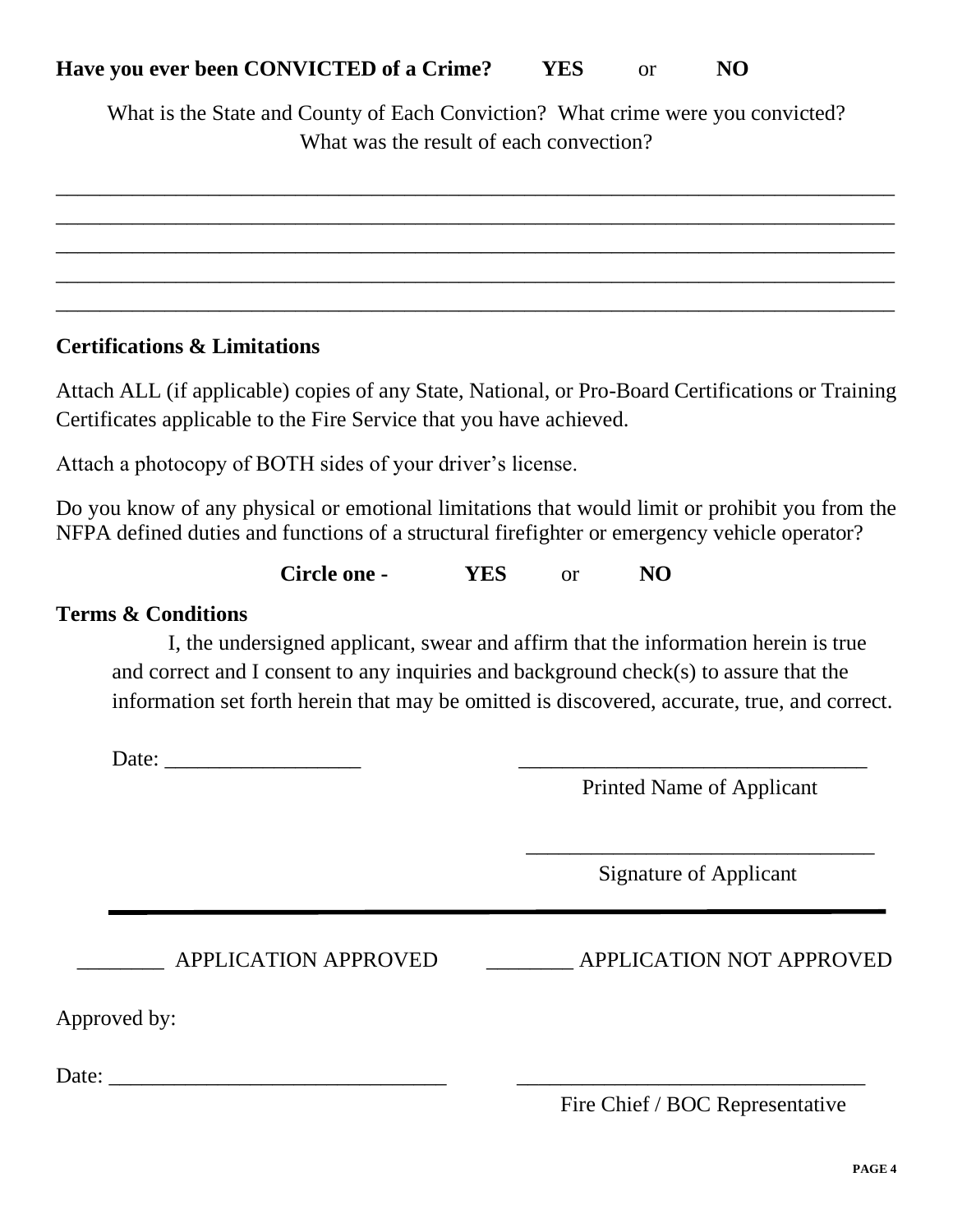## **Fire Ground Support & Interior Firefighter Classes**

Introduction to the Fire Service (ELIS) 16 Hour Course - This entry level course is designed to introduce new firefighters to basic information including an overview of the fire service, fire service organization, firefighter safety, personal protective equipment, tools and emergency lighting, and backing apparatus. In addition, the student will complete American Heart Association (AHA) First Aid & CPR. This is the first of five levels (courses) in the curriculum.

HAZMAT Awareness Level (HMAJB) 4 Hour Course - The primary target audience for this course are First Responders who will witness or discover a hazardous substance/materials release. Students will be trained to initiate an emergency response sequence by notifying the proper authorities of the release. They shall have sufficient training or have had sufficient experience to objectively demonstrate competency to understand what hazardous substances are, the risks, potential outcomes, the ability to recognize and identify their presence, their role including site security, safe scene management and how to use the Emergency Response Guidebook during a hazardous materials/WMD emergency

Fire Ground Support (ELFG) 32 Hour Course – This entry level course is designed to introduce new firefighters to fire ground operation including fire behavior, building construction-structural collapse, fire hose, water supply, communications, ropes and knots, Self-Contained Breathing Apparatus (SCBA). This is the second of five levels (courses) in the curriculum. Upon successful completion an entry level firefighter shall be able to identify and utilize basic knowledge, skill, and abilities as they relate to fire ground operations. Prerequisites: Introduction to the Fire Service (ELIS), Hazardous Materials Awareness (HMA).

Exterior Firefighter (ELEF) 72 Hour Course - This entry level course is designed to introduce new firefighters to fire ground operation including Self-Contained Breathing Apparatus (SCBA), fire behavior, building construction, fire extinguishers, forcible entry, ladders, and fire streams/hose line advancement. This is the third of five levels (courses) in the curriculum. Upon successful completion an entry level firefighter shall be able to identify and utilize basic knowledge, skills, and abilities as they relate to exterior fire ground operations. Fireground Support (ELFG), NIMS 700, ICS 100.

HAZMAT Operations Level (HMOJB) 24 Hour Course - This class provides training for first responders that respond to releases or potential releases of hazardous substances as part of the initial response for the purpose of protecting nearby persons, property and the environment. Personnel are trained to respond in a defensive fashion to contain the release from a safe distance, to keep it from spreading and prevent exposures. They must understand basic hazard and risk assessment, how to select and use proper personnel protective equipment, basic hazardous materials terms, basic control, containment and/or confinement operations within the capabilities of the resources and PPE available, basic decontamination procedures and termination procedures.

Interior Firefighter (ELIF) 48 Hour Course - The final class for entry level firefighters is for those persons that want to do live, interior fire suppression with SCBA. Self-contained breathing apparatus, nozzles and fire streams, rescue, ventilation, fire suppression, salvage and overhaul, firefighter survival and a live fire exercise are included. Satisfactory completion of a written exam required to receive a certificate. Students must provide turnout gear, SCBA, notebook and pen/pencil. Prerequisite: Exterior Firefighter (ELEF) and Hazmat Operations (HMO)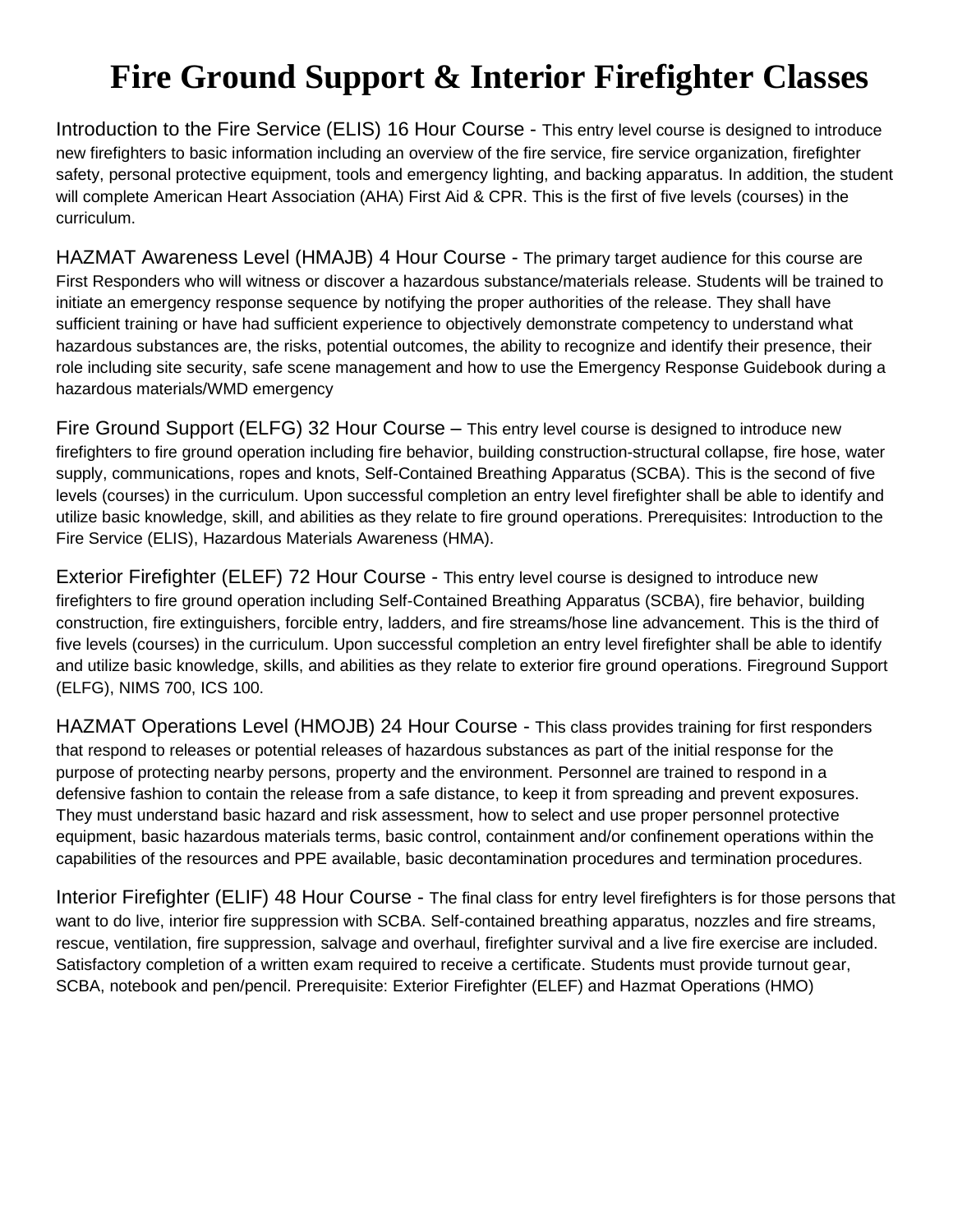## **Greensburg Volunteer Fire Department & Companies** *ARSON - AFFIDAVIT*

 $I, (name)$   $\longrightarrow$   $of (address)$ hereby swear (and/or affirm), under the penalty of perjury or false swearing, that I have never been convicted,

- 1) The crime of arson or its related offenses. I have read the definition of "Arson and related offenses" under 18 PA. C.S. §3301 (which is attached hereto as Exhibit "A). I hereby swear that I have never committed, nor engaged in any of the acts defined or described in this section.
	- 2) The crime of false alarms to public safety agencies. I have read the definition of "False Alarms to Agencies of Public Safety" as set forth in Section 4905 of the Crimes Code (18 PA. CS § 4905), which is attached hereto as Exhibit "B", and I hereby swear that I have never committed nor engaged in any of the acts defined or described in this section.

I agree and consent to a background check on me at any time.

I understand that if subsequent investigation reveals that I have falsified or otherwise misrepresented the true nature of any criminal offenses that involve myself, I agree to the automatic termination of my Membership in the Greensburg Volunteer Fire Company and Department and to be subject to the criminal penalties for perjury or false swearing herein subject to the penalties of 18 PA C.S.A. Section 4904 relating to unsworn falsification to authorities.

I have attached a copy of my Driver's License.

pleaded nolo contendere, or been found guilty of the following:

I hereby certify that the statements contained herein are true and correct to the best of my knowledge and belief. I understand that if I knowingly make false statement herein, I am subject to penalties prescribed at Law including, but not limited to, a fine of at least \$1,000.00.

I swear to the truth of the statements made herein: and fully intend to be bound hereby, by affixing my name to this document.

\_\_\_\_\_\_\_\_\_\_\_\_\_\_\_\_\_\_\_\_\_\_\_\_\_\_\_\_\_\_\_\_\_\_\_\_\_ \_\_\_\_\_\_\_\_\_\_\_\_\_\_\_\_\_\_\_\_\_\_\_\_\_\_\_\_\_\_\_\_\_\_\_\_\_

\_\_\_\_\_\_\_\_\_\_\_\_\_\_\_\_\_\_\_\_\_\_\_\_\_\_\_\_\_\_\_\_\_\_\_\_\_ \_\_\_\_\_\_\_\_\_\_\_\_\_\_\_\_\_\_\_\_\_\_\_\_\_\_\_\_\_\_\_\_\_\_\_\_\_

**Date** *Applicants Printed Name* 

Witness Applicants Signature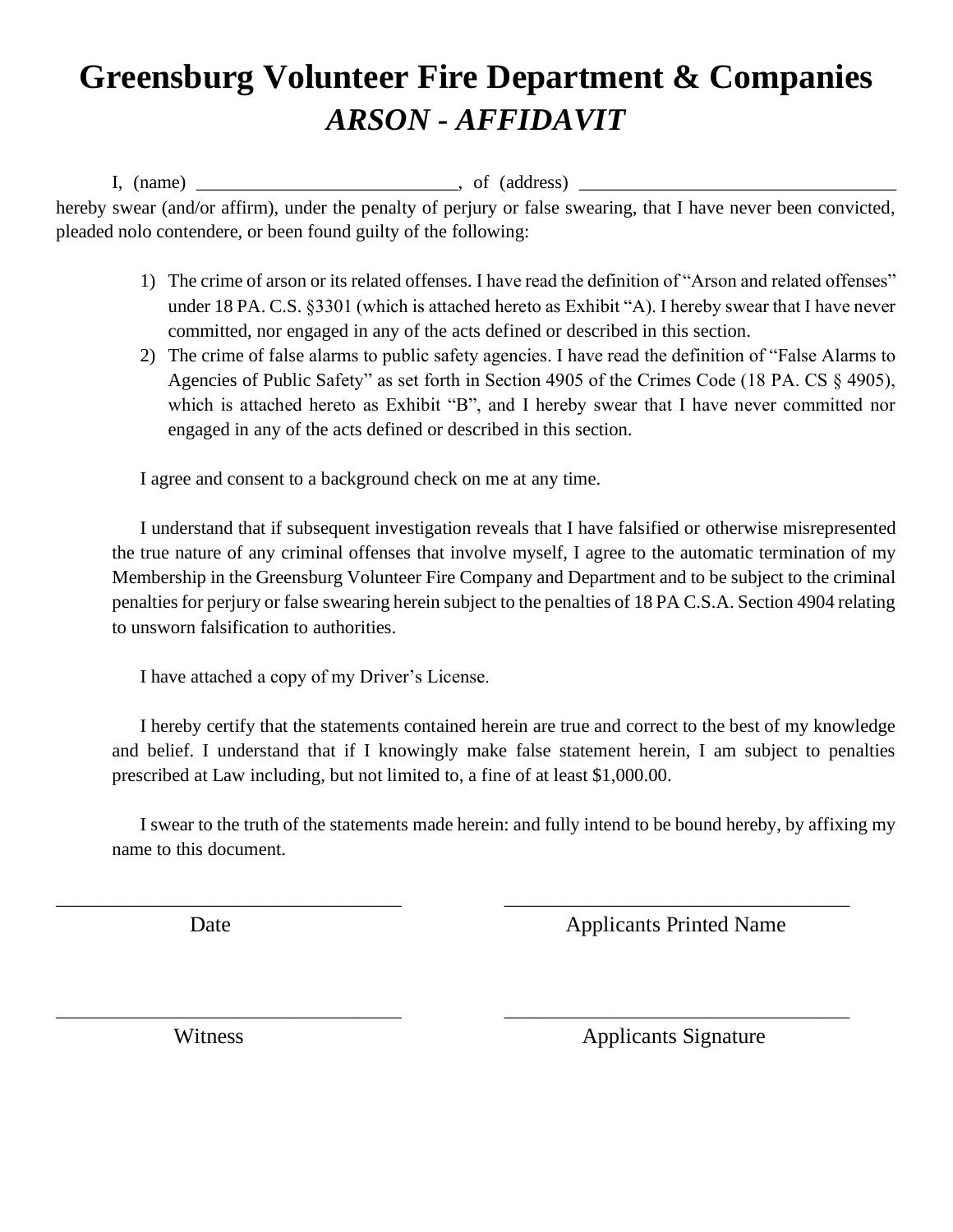## **Greensburg Volunteer Fire Department & Companies** *Drug-Free Workplace Policy* **NOTICE**

 The Federal Drug-Free Workplace Act became effective March 18, 1989. The following policy is instituted for the purpose of bringing the policies of Greensburg Volunteer Fire Department and its Companies into compliance with that law.

 The unlawful manufacture, distribution, dispensing, possession, or use of a controlled substance by the any Member/Volunteer on the premises of the Greensburg Volunteer Fire Department and its companies or during any activity conducted, sponsored, or authorized by or on behalf of the Greensburg Volunteer Fire Department and its Companies is prohibited.

As a condition of membership, each Member/Volunteer must agree to:

- 1) Abide by the above statement; and
- 2) Notify the Board of Control and the Department Chief in writing of any criminal drug statute conviction for a violation occurring on the premises of the Greensburg Volunteer Fire Department, the City of Greensburg, or their Companies, or during a Department/Company/City sponsored activity within five (5) days after the conviction.

 Any Member/Volunteer found to be in violation of this drug abuse policy, at the discretion of the Greensburg Volunteer Fire Department, may be given leave without pay, without any benefits, and, required to enter a drug rehabilitation program, or the Member/Volunteer may be terminated.

From time-to-time the Relief Association will sponsor a workshop for the Members/Volunteers on the dangers of drug abuse. The Department's Infectious Control Officers have been designated as the contact person(s) of any Member/Volunteer who needs a referral to drug counseling or rehabilitation.

I have read and understand this Policy and fully intend to be bound hereby, by affixing my name to this document.

\_\_\_\_\_\_\_\_\_\_\_\_\_\_\_\_\_\_\_\_\_\_\_\_\_\_\_\_\_\_\_\_\_\_\_\_\_ \_\_\_\_\_\_\_\_\_\_\_\_\_\_\_\_\_\_\_\_\_\_\_\_\_\_\_\_\_\_\_\_\_\_\_\_\_

\_\_\_\_\_\_\_\_\_\_\_\_\_\_\_\_\_\_\_\_\_\_\_\_\_\_\_\_\_\_\_\_\_\_\_\_\_ \_\_\_\_\_\_\_\_\_\_\_\_\_\_\_\_\_\_\_\_\_\_\_\_\_\_\_\_\_\_\_\_\_\_\_\_\_

**Date** *Applicants Printed Name* 

Witness **Applicants** Signature

Department Firefighter Medical Officer: Kristi Steele